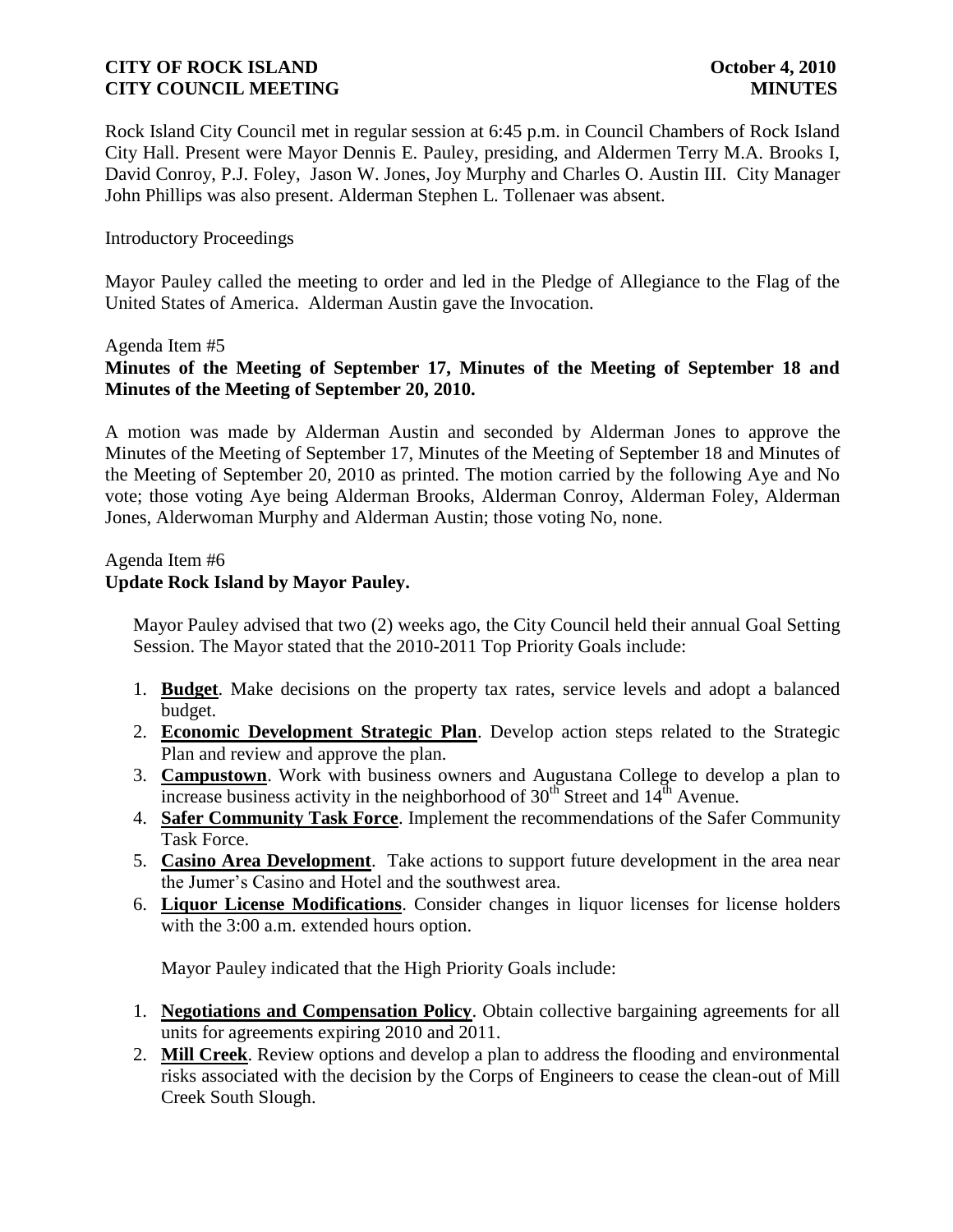- 3. **Economic Development Position.** Develop a position description and funding source for a new City position that would work to support the retention and growth of small businesses.
- 4. **Rental Housing Inspector**. Maintain staffing and funding and implement an incentive to encourage landlord training.
- 5. **Street Improvements Comprehensive Plan.** Develop comprehensive plan to do street improvements in concert with available funding.
- 6. **Market Rate Rental Property**. Review market and determine potential for development of a market rate rental complex.

Mayor Pauley indicated that the Management Top Priorities include:

- 1. **Management Succession Planning**. Plan for and implement as needed, the replacement of retiring management staff.
- 2. **New Police Headquarters**. Begin preliminary planning for the future construction of a modern police facility.
- 3. **First Army Strategy**. Implement a strategy to encourage civilians and uninformed personnel moving to the Quad Cities to consider Rock Island as home.
- 4. **Problem Properties**. Identify the worst and chronic violators of nuisance ordinances and develop a plan to focus enforcement to obtain compliance.
- 5. **Transient Boat Dock**. Apply for funding for a transient boat dock at Schwiebert Riverfront Park.

In addition, Mayor Pauley noted the Management High Priorities, which include:

- 1. **Emergency Communications System**. Seek funding for an 800 MHz radio system.
- 2. **Casino Area Development**. Obtain approvals for interchange modifications at IL92 and I-280.
- 3. **Highway 92 Corridor**. Seek federal and state funding for the IL 92 corridor project.

Mayor Pauley stated that today, Doug Scott, who is the Director of the Illinois Environmental Protection Agency (IEPA) came to town to discuss the City's most recent brownfield projects that have been done and to discuss other projects on the horizon. Mayor Pauley indicated that the City has received over \$1.5 million dollars in grant funding from the IEPA and USEPA for environmental assessment and cleanup. Mayor Pauley advised that the City has a proactive approach to brownfields redevelopment, taking full advantage of the Illinois Environmental Protection Agency (IEPA) programs including the Site Remediation Program.

 Mayor Pauley advised that the City's brownfields redevelopment program includes 23 properties, which have been investigated and cleaned up or are in the process of investigation or cleanup. It was noted that to date, investment in these properties totals \$48.8 million dollars including \$33 million dollars from the private sector. The Mayor added that redevelopment of these sites has resulted in 425 jobs with another 45 jobs projected in the next three (3) years.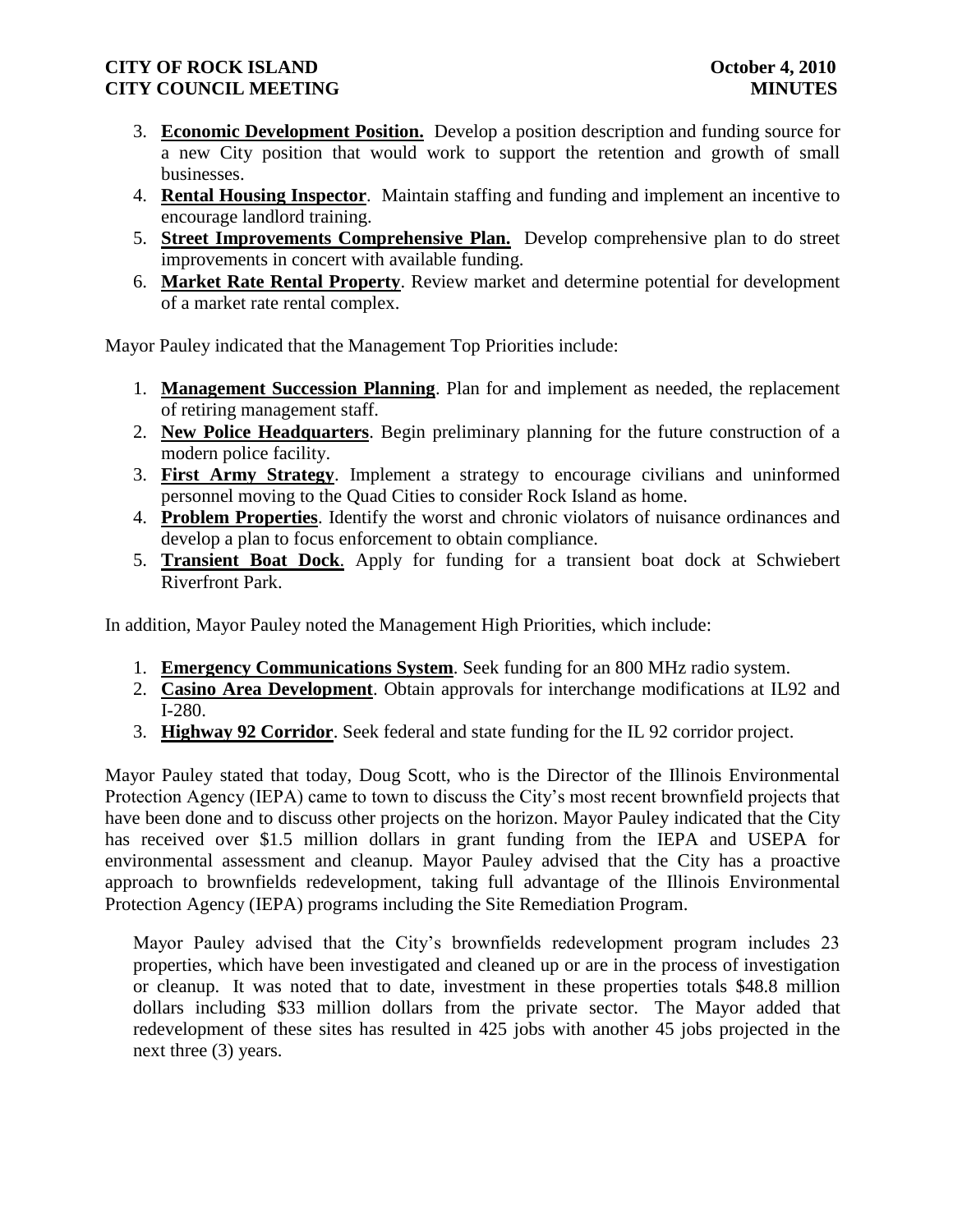# Agenda Item #7 **United Way Presentation.**

Special Projects Manager Sally Heffernan and City representative for the 2010 United Way Campaign stated that this is rally week for the City of Rock Island. Ms. Heffernan indicated that 19 presentations are scheduled between 7:30 a.m. this morning to 10:30 p.m. Saturday night. Ms. Heffernan noted that United Way supports many non-profit agencies in the Quad Cities. It was noted that United Way has also created programs to address unmet needs in the Community.

Mr. Bruce Pieper, a loaned executive volunteer from United Way thanked the City for their support last year and past years support. Mr. Pieper stated that the goal for the 2010 United Way Campaign is \$10 million dollars, which is approximately a 10% increase over funds raised last year.

Martin Luther King Center Director Jerry Jones discussed some of the King Center's programs that have benefitted from United Way. Mr. Jones noted that the King Center has been receiving United Way funds for their after school program for over 20 years. Mr. Jones commented that since that time, the afterschool program has expanded, and now serves over 130 kids a year. It was noted that this program had a budget of \$30,000.00, but it now has a budget of over \$200,000.00 and has expanded to include a summer camp, which serves over 200 children a year. In addition, the King Center is able to provide preventative services with United Way funds that serve over 1,100 kids every year. Mr. Jones advised that through these programs, youth improve their grades, master life skills and improve school attendance.

Mr. Jones stated that these programs provide consistency, a safe place to be and an opportunity to build relationships with responsible adults and the United Way has laid the groundwork for this. Mr. Jones stated that whatever amount anyone can give is much appreciated.

Ms. Heffernan stated that rally week will be followed by a cookout on Wednesday, October 13, 2010 in the City Parking Ramp. It was noted that this year, a chili cook-off will join the menu of hotdogs, hamburgers, chips, cookies, pop and water for just \$5.00.

## Agenda Item #8 **Presentation by Parks and Recreation Director Bill Nelson.**

Mr. Nelson stated that last Thursday, he had the opportunity to represent the City at the  $20<sup>th</sup>$ annual Convention and Visitors Bureau Celebration. Mr. Nelson stated that the City was presented with a partner recognition award for Schwiebert Riverfront Park. Mr. Nelson explained that a lot of people were involved in the process from the beginning of the idea for the park to the design and completion of the park.

#### Agenda Item #9 **Proclamation declaring October, 2010 as Crime Prevention Month.**

Mayor Pauley read the Proclamation declaring October, 2010 as Crime Prevention Month.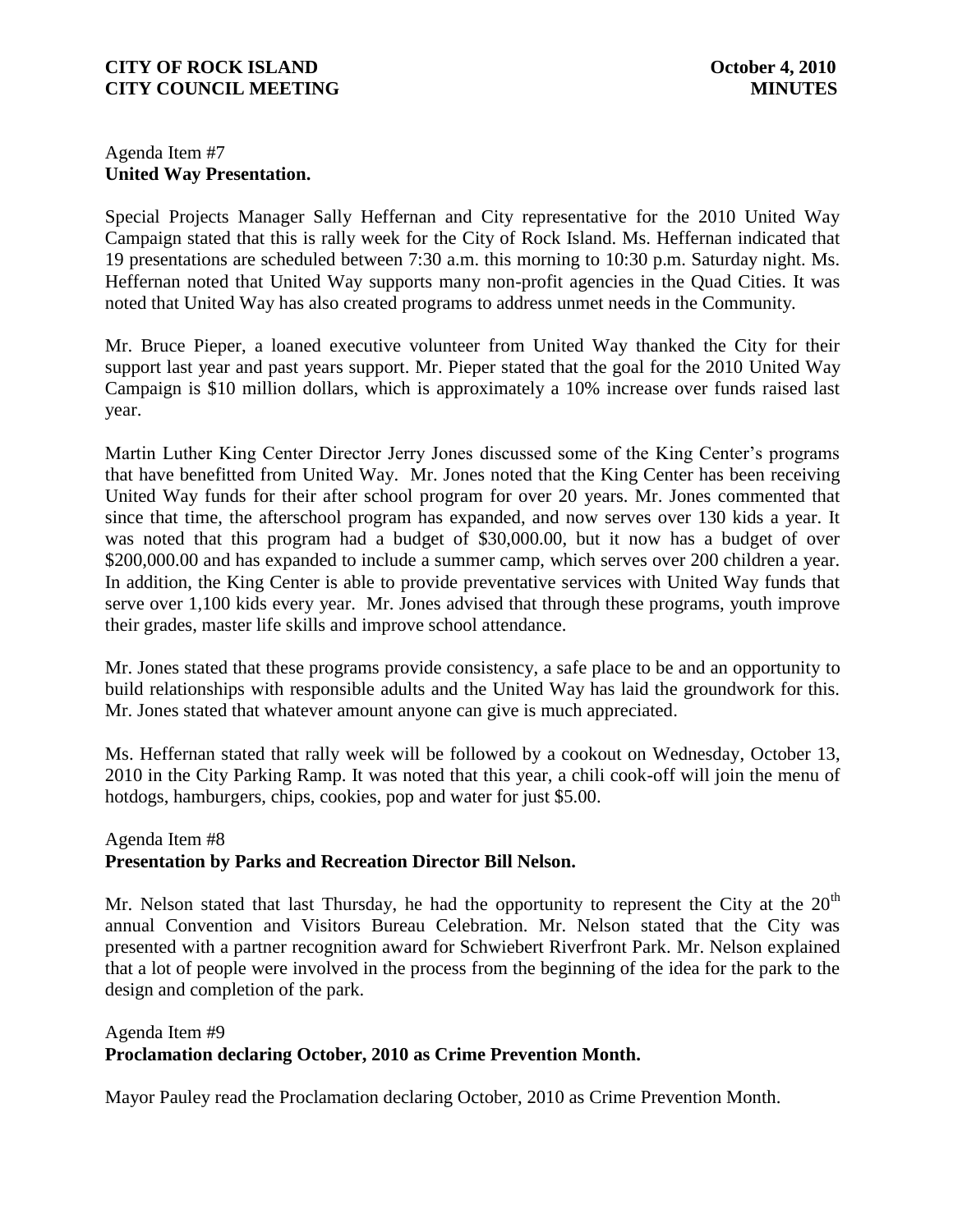Dylaan Bibbs who is a youth member on the board of the Community Caring Conference accepted the Proclamation. Ms. Bibbs thanked Council and invited Council to the  $17<sup>th</sup>$  annual Quad City Hero Awards Banquet to be held on October 7, 2010 beginning at 6:00 p.m. at the Milan Community Center. It was noted that tickets may be purchased through the Community Caring Conference.

## Agenda Item #10 **Proclamation declaring October, 2010 as Douglas Park Place Month.**

Mayor Pauley read the Proclamation declaring October, 2010 as Douglas Park Place Month.

Ametra Carrol who is the Onsite Residential Coordinator for Douglas Park Place accepted and thanked the Mayor and City Council for the Proclamation. Ms. Carrol stated that Douglas Park Place Women's Recovery Home Program is a program that was organized for giving addicted women a purpose to be sober; to give women needed discipline; and to unite women with their children. Ms. Carrol added that the program accomplishes these areas through continued treatment, jobs and/or education.

 Ms. Carrol stated that on October 8, 2010, Douglas Park Place Women's Recovery Home program will be celebrating its  $3<sup>rd</sup>$  anniversary with an Open House at 720 9<sup>th</sup> Street. It was noted that the Open House will run from 10:00 a.m. to 2:00 p.m. with a program beginning at 1:00 p.m. It was also noted that light refreshments would be served. For more information, please contact Ametra Carrol at (309) 373-1202 or Arthur Gillen at (309) 373-3923.

## Agenda Item #11 **A Special Ordinance establishing a handicapped parking space at 1504 12th Street.**

It was moved by Alderman Conroy, seconded by Alderman Foley to consider, suspend the rules and pass the ordinance. The motion carried by the following Aye and No vote: those voting Aye being Alderman Brooks, Alderman Conroy, Alderman Foley, Alderman Jones, Alderwoman Murphy and Alderman Austin; those voting No, none.

# Agenda Item #12 **A Special Ordinance establishing a handicapped parking space at 1504 25th Street.**

Alderwoman Murphy moved and Alderman Austin seconded to consider, suspend the rules and pass the ordinance. The motion carried by the following Aye and No vote: those voting Aye being Alderman Brooks, Alderman Conroy, Alderman Foley, Alderman Jones, Alderwoman Murphy and Alderman Austin; those voting No, none.

Agenda Item #13

**A Special Ordinance establishing a school speed limit and the installation of school speed limit signs on 11th Street between 9th to 11th Avenues.**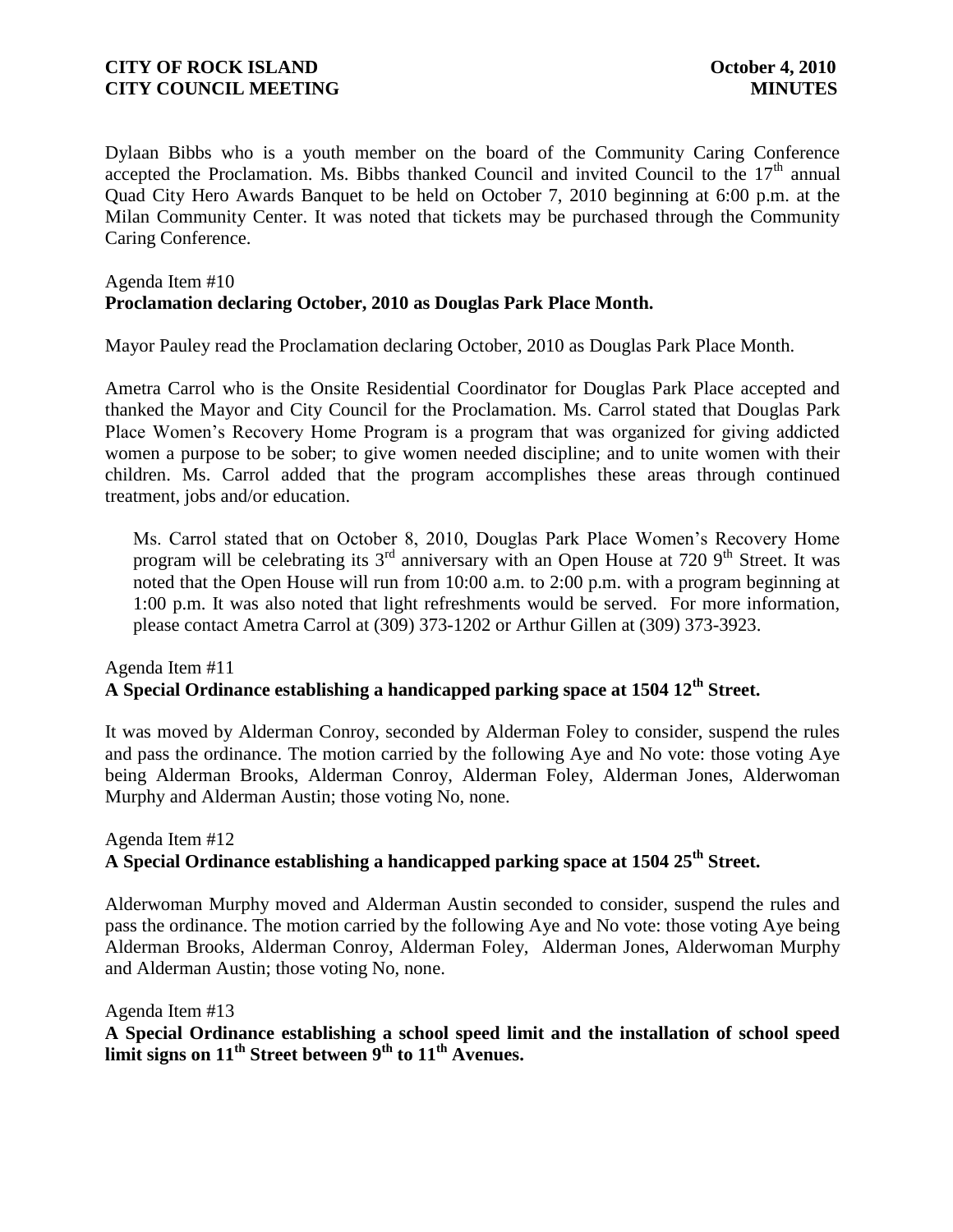It was moved by Alderman Foley, seconded by Alderman Jones to consider, suspend the rules and pass the ordinance. The motion carried by the following Aye and No vote: those voting Aye being Alderman Brooks, Alderman Conroy, Alderman Foley, Alderman Jones, Alderwoman Murphy and Alderman Austin; those voting No, none.

#### Agenda Item #14

# **A Special Ordinance establishing a traffic travel plan for Frances Willard Elementary School and the Rock Island Academy.**

Alderwoman Murphy moved and Alderman Foley seconded to consider, suspend the rules and pass the ordinance. The motion carried by the following Aye and No vote: those voting Aye being Alderman Brooks, Alderman Conroy, Alderman Foley, Alderman Jones, Alderwoman Murphy and Alderman Austin; those voting No, none.

# Agenda Item #15 **A Special Ordinance providing for the sale of property at 401 24th Street.**

It was moved by Alderman Foley, seconded by Alderwoman Murphy to consider, suspend the rules and pass the ordinance. The motion carried by the following Aye and No vote: those voting Aye being Alderman Brooks, Alderman Conroy, Alderman Foley, Alderman Jones, Alderwoman Murphy and Alderman Austin; those voting No, none.

# Agenda Item #16 **A Special Ordinance providing for the sale of property at 2418 4th Avenue.**

Alderman Jones moved and Alderman Foley seconded to consider, suspend the rules and pass the ordinance. The motion carried by the following Aye and No vote: those voting Aye being Alderman Brooks, Alderman Conroy, Alderman Foley, Alderman Jones, Alderwoman Murphy and Alderman Austin; those voting No, none.

Agenda Item #17 **CLAIMS**

It was moved by Alderman Austin, seconded by Alderwoman Murphy to accept the following reports and authorize payment as recommended. The motion carried by the following Aye and No vote: those voting Aye being Alderman Brooks, Alderman Conroy, Alderman Foley, Alderman Jones, Alderwoman Murphy and Alderman Austin; those voting No, none.

- a. Report from the Administrative Services Department regarding payment in the amount of \$4,175.95 to MRA-The Management Association, Inc. for City employee customer service training.
- b. Report from the Administrative Services Department regarding payment in the amount of \$6,818.45 to Konecky, Kutsunis and Weng for legal services rendered for September 2010.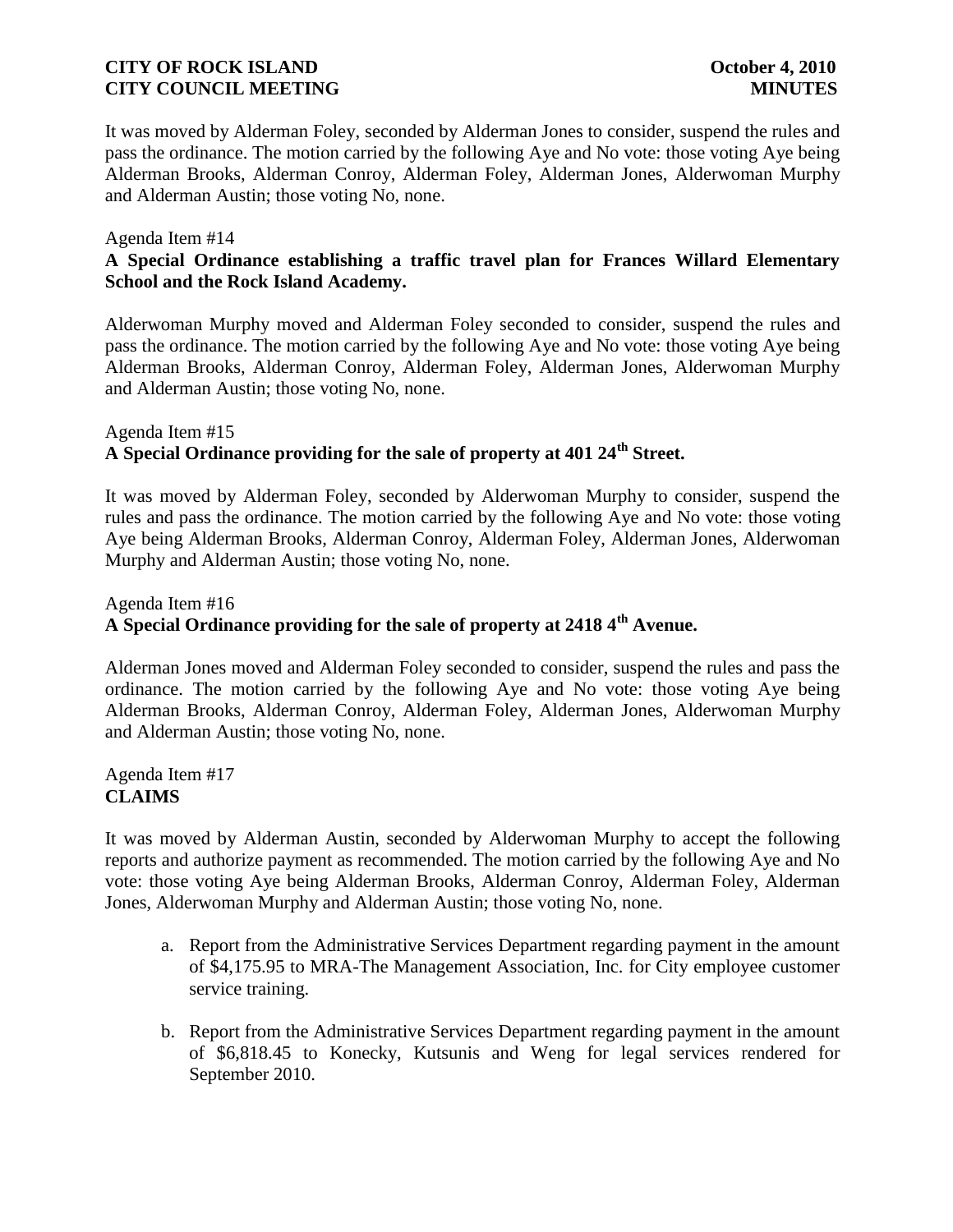- c. Report from the Public Works Department regarding payment in the amount of \$6,844.75 to Missman Stanley & Associates for construction observation and administration of the 2010 Parking Ramp Repairs project. (288)
- d. Report from the Public Works Department regarding payment in the amount of \$13,310.00 to Foth Infrastructure & Environment L.L.C. for services provided for the Mill Creek South Slough Flood Protection Study. (289)
- e. Report from the Public Works Department regarding payment #1 in the amount of \$161,440.91 to McCarthy Improvement Company for services provided for the Turkey Hollow Road Resurfacing from Andalusia Road to the City Limits project. (290)
- f. Report from the Public Works Department regarding payment #3 in the amount of \$211,117.43 to Centennial Contractors of the Quad Cities, Inc. for services provided for  $14<sup>th</sup>$  and  $15<sup>th</sup>$  Street Reconstruction: South of Blackhawk Road. (291)
- g. Report from the Public Works Department regarding payment in the amount of \$8,947.18 to Electric Pump, Inc. for the rebuilding of a KSB pump and motor. (292)

# Agenda Item #18 **Claims for the week of September 17 through September 30 in the amount of \$2,430,669.86.**

Alderman Conroy moved and Alderman Foley seconded to allow the claims. The motion carried by the following Aye and No vote: those voting Aye being Alderman Brooks, Alderman Conroy, Alderman Foley, Alderman Jones, Alderwoman Murphy and Alderman Austin; those voting No, none.

## Agenda Item #19

# **Payroll for the weeks of September 6 through September 19 in the amount of \$1,239,881.14.**

Alderman Foley moved and Alderwoman Murphy seconded to allow the payroll. The motion carried by the following Aye and No vote: those voting Aye being Alderman Brooks, Alderman Conroy, Alderman Foley, Alderman Jones, Alderwoman Murphy and Alderman Austin; those voting No, none.

## Agenda Item #20

## **Report from the Public Works Department regarding bids for the purchase of snow plow parts, recommending the bid be awarded to Bonnell Industries, Inc. in the amount of \$16,838.60.**

It was moved by Alderman Conroy, seconded by Alderwoman Murphy to award the bid as recommended and authorize purchase. The motion carried by the following Aye and No vote: those voting Aye being Alderman Brooks, Alderman Conroy, Alderman Foley, Alderman Jones, Alderwoman Murphy and Alderman Austin; those voting No, none.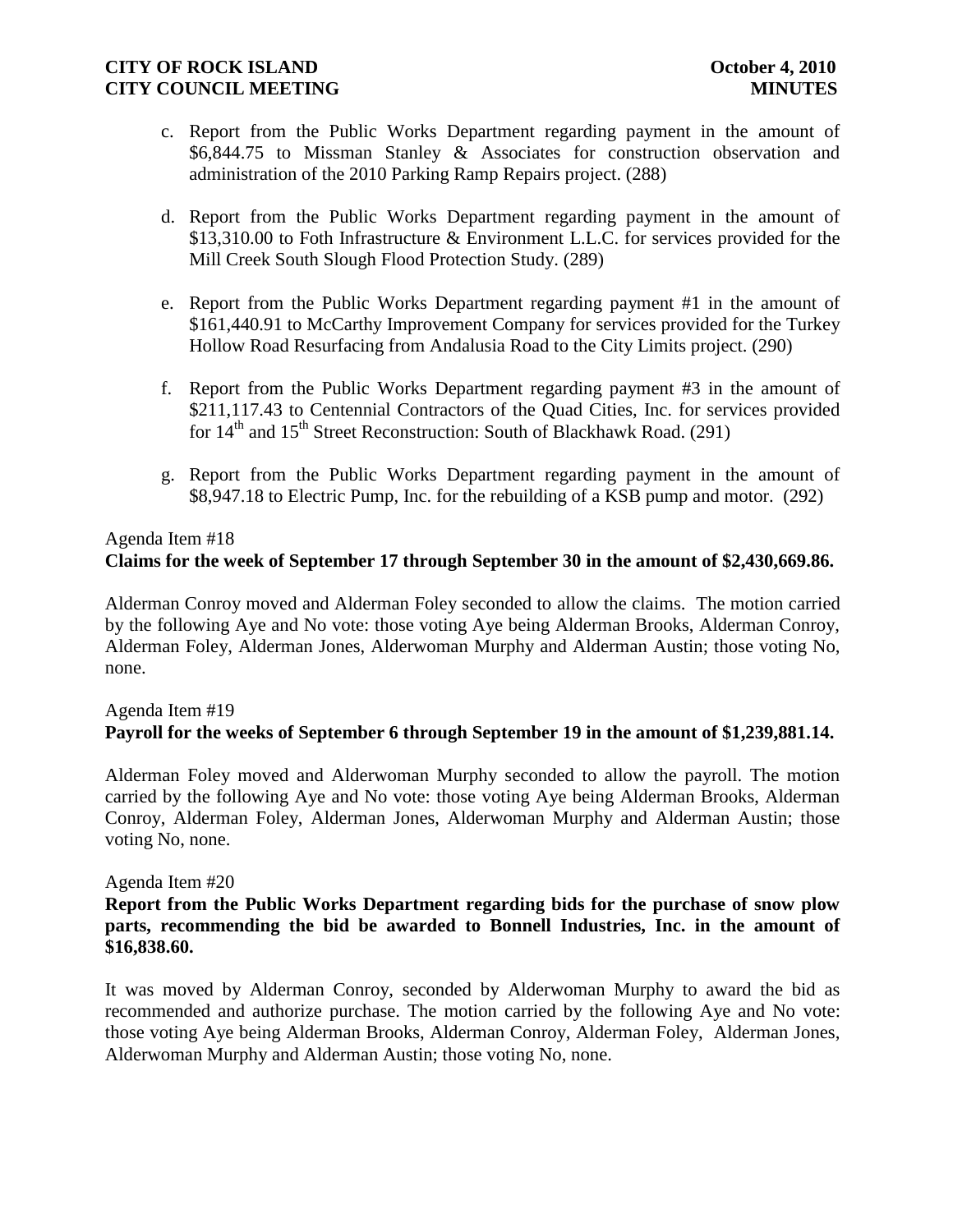#### Agenda Item #21

**Report from the Public Works Department, Community and Economic Development Department and the Parks and Recreation Department regarding a Local Agency agreement for federal participation for phase one design services for the Children's Garden at the Quad City Botanical Center.**

Alderwoman Murphy moved and Alderman Foley seconded to approve the agreement as recommended and authorize the City Manager to execute the contract documents. The motion carried by the following Aye and No vote: those voting Aye being Alderman Brooks, Alderman Conroy, Alderman Foley, Alderman Jones, Alderwoman Murphy and Alderman Austin; those voting No, none.

#### Agenda Item #22

**Report from the Community and Economic Development Department regarding a proposal from McClure Engineering for construction inspection services related to the removal of City water and sewer utilities at the site of MetroLink's new operations and maintenance facility east of the Quad Cities Industrial Center.**

It was moved by Alderwoman Murphy, seconded by Alderman Austin to approve the proposal as recommended and authorize the City Manager to execute the contract documents. The motion carried by the following Aye and No vote: those voting Aye being Alderman Brooks, Alderman Conroy, Alderman Foley, Alderman Jones, Alderwoman Murphy and Alderman Austin; those voting No, none.

#### Agenda Item #23

# **Report from the Finance Department regarding a Resolution of the City of Rock Island, Illinois declaring its official intent to reimburse certain capital expenditures from the proceeds of future debt issues.**

Alderman Foley moved and Alderwoman Murphy seconded to adopt the resolution as recommended. The motion carried by the following Aye and No vote: those voting Aye being Alderman Brooks, Alderman Conroy, Alderman Foley, Alderman Jones, Alderwoman Murphy and Alderman Austin; those voting No, none.

#### Agenda Item #24

## **Report from the Finance Department regarding an adjustment to the Fiscal Year 2011 Budget, recommending increasing the Stormwater Utility Fund in the amount of \$14,124.00.**

It was moved by Alderman Jones, seconded by Alderwoman Murphy to approve the budget adjustment as recommended. The motion carried by the following Aye and No vote: those voting Aye being Alderman Brooks, Alderman Conroy, Alderman Foley, Alderman Jones, Alderwoman Murphy and Alderman Austin; those voting No, none.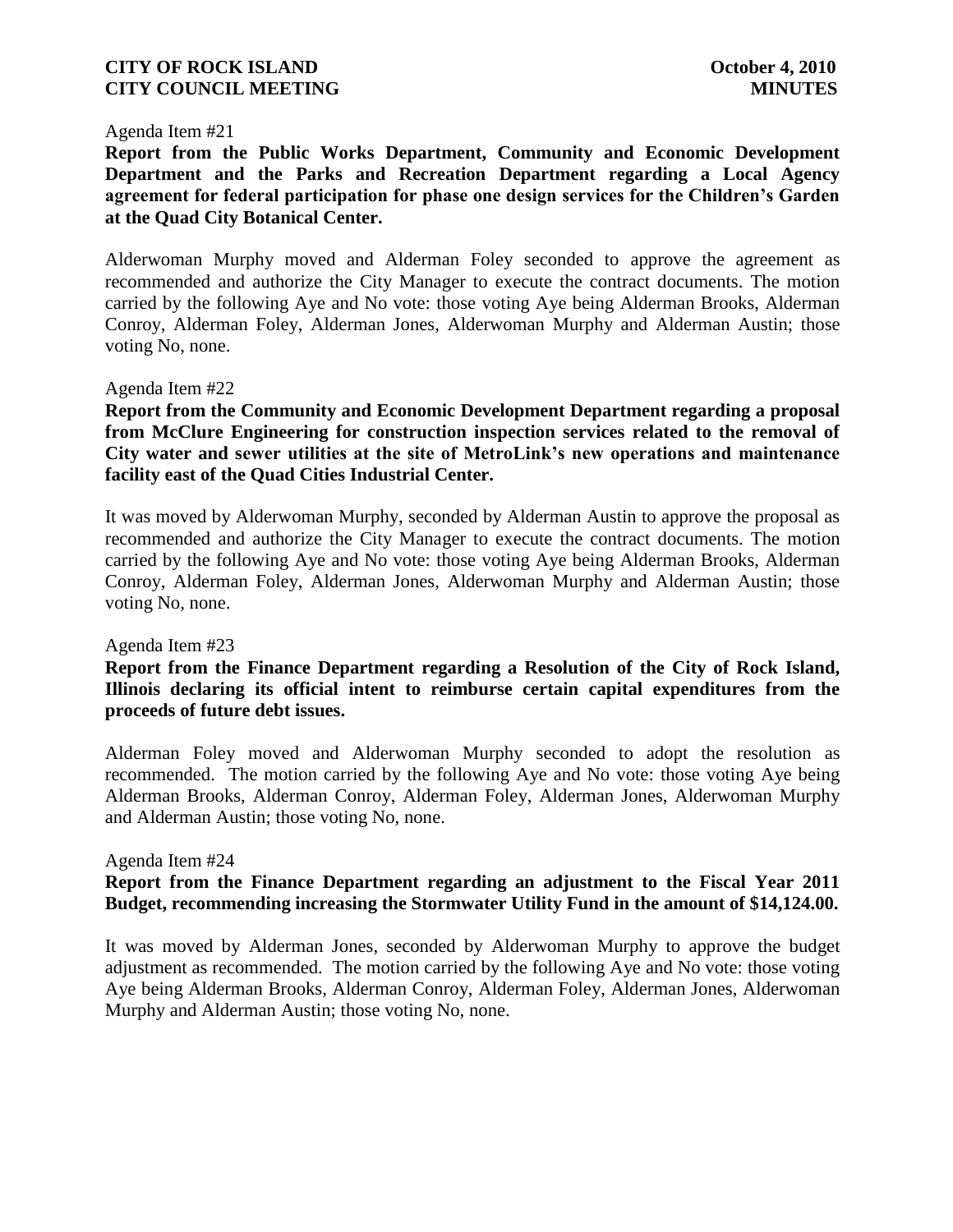# **CITY OF ROCK ISLAND October 4, 2010 CITY COUNCIL MEETING MINUTES**

#### Agenda Item #25

# **Report from the Community and Economic Development Department regarding a request from Sally Johnson and Todd Batey, Batey, LTD (timber company) to apply for a Special Use Permit to continue to allow hunting on Turkey and Little Turkey Island.**

It was moved by Alderman Conroy, seconded by Alderwoman Murphy to allow for the application of the Special Use Permit as recommended. The motion carried by the following Aye and No vote: those voting Aye being Alderman Brooks, Alderman Conroy, Alderman Foley, Alderman Jones, Alderwoman Murphy and Alderman Austin; those voting No, none.

#### Agenda Item #26

# **Report from the Traffic Engineering Committee regarding a request for the installation of stop signs at 6th Street and 15th Avenue.**

Alderman Brooks moved and Alderwoman Murphy seconded to approve the request and refer to the City Attorney for an ordinance. The motion carried by the following Aye and No vote: those voting Aye being Alderman Brooks, Alderman Conroy, Alderman Foley, Alderman Jones, Alderwoman Murphy and Alderman Austin; those voting No, none.

Note: The original printed motion for Agenda Item #26 was to deny the request.

#### Agenda Item #27

# **Report from the City Clerk regarding a request from Martinis on the Rock to hold a fundraising event outside with music on Sunday, October 10, 2010 from 1:00 p.m. to 6:00 p.m.**

It was moved by Alderman Jones, seconded by Alderman Foley to approve the outdoor event as recommended, subject to complying will all liquor license regulations and subject to being closed down early if noise complaints are received. The motion carried by the following Aye and No vote: those voting Aye being Alderman Brooks, Alderman Conroy, Alderman Foley, Alderman Jones, Alderwoman Murphy and Alderman Austin; those voting No, none.

#### Agenda Item #28

# **Report from the City Clerk regarding a request from Phil Scott to continue to hang a banner for an additional 60 days to advertise the Sea Turtle apartment at 2104 4th Avenue.**

Alderwoman Murphy moved and Alderman Foley seconded to approve the 60 extension as recommended expiring on November 12, 2010. The motion carried by the following Aye and No vote: those voting Aye being Alderman Brooks, Alderman Conroy, Alderman Foley, Alderman Jones, Alderwoman Murphy and Alderman Austin; those voting No, none.

#### Agenda Item #29

## **Items from the City Manager's Memorandum Packet.**

City Manager Phillips stated that included in the memo packet is information on the status of the Fire Chief recruitment. It was noted that the City received 43 applications for the position and it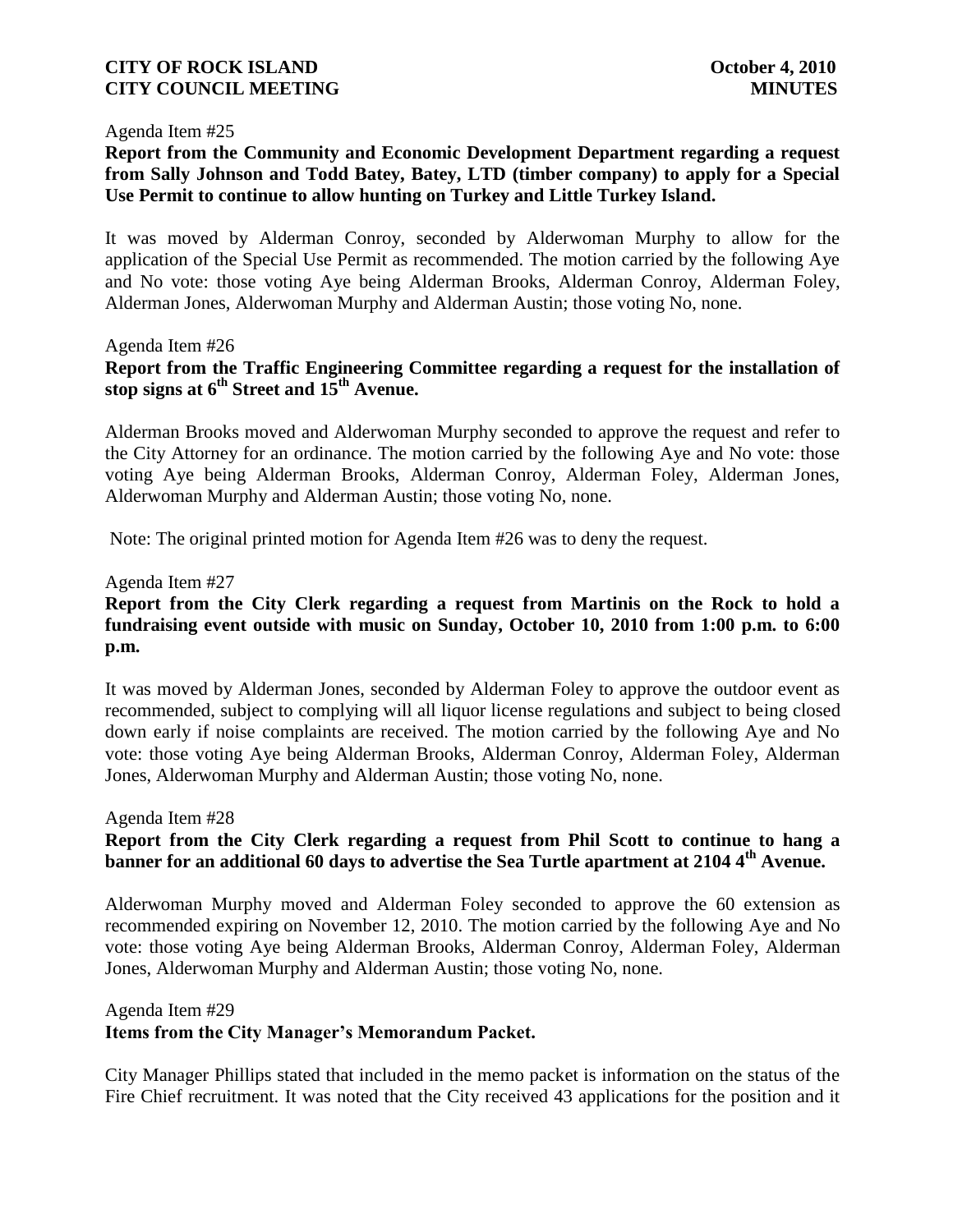has been narrowed down to five (5) applications. Mr. Phillips stated that interviews are being conducted this week. Mr. Phillips added that from this process, it will be narrowed down to two (2) or three (3) finalists and then there will be another round of interviews conducted. Mr. Phillips indicated that he hopes to have the recommendation for the selection of the next Fire Chief by mid November or no later than the end of this calendar year. It was noted that Fire Marshal Jeff Hindman will serve as Interim Fire Chief beginning October 5, 2010.

Mr. Phillips made reference to an article included in the memo packet regarding the Façade Program.

Mr. Phillips stated that included in the memo packet is information regarding the Community Development Block Grant funding requests and Gaming funding requests that have gone to the Citizens Advisory Committee (CAC). It was noted that the recommendations will be presented next week. Mr. Phillips advised that the recommendations will be included for Council consideration the following week.

Alderman Foley congratulated Alleman High School and Rock Island High School on their 6-0 Football records thus far this season.

Alderwoman Murphy reminded everyone to Shop Rock Island. Alderwoman Murphy stated that C & J Upholstery is located at 600  $15^{th}$  Street. Alderwoman Murphy indicated that they specialize in all types of auto upholstery, but they also provide furniture upholstery services. It was noted that C & J Upholstery is open Monday through Friday from 8:00 a.m. to 5:30 p.m. and on Saturdays by appointment only.

Agenda Item #30 **Other Business**

Timothy Dooling of 832 14½ Street voiced concerns regarding Quad Citians Affirming Diversity in regards to Community Develop Block Grant funding and Gaming funds.

## Agenda Item #31 **Executive Session on Litigation.**

A motion was made by Alderwoman Murphy, seconded by Alderman Jones at 7:30 p.m. to recess to Executive Session on matters of Litigation. The motion carried on a roll call vote. Those voting Aye being Alderman Brooks, Alderman Conroy, Alderman Foley, Alderman Jones, Alderwoman Murphy and Alderman Austin; those voting No, none.

Agenda Item #32 **Recess**

Mayor Pauley reconvened the regular meeting at 7:40 p.m. A motion was made by Alderman Foley and seconded by Alderwoman Murphy to recess to Monday, October 11, 2010 at 5:00 p.m. The motion carried by the following Aye and No vote: those voting Aye being Alderman Brooks,